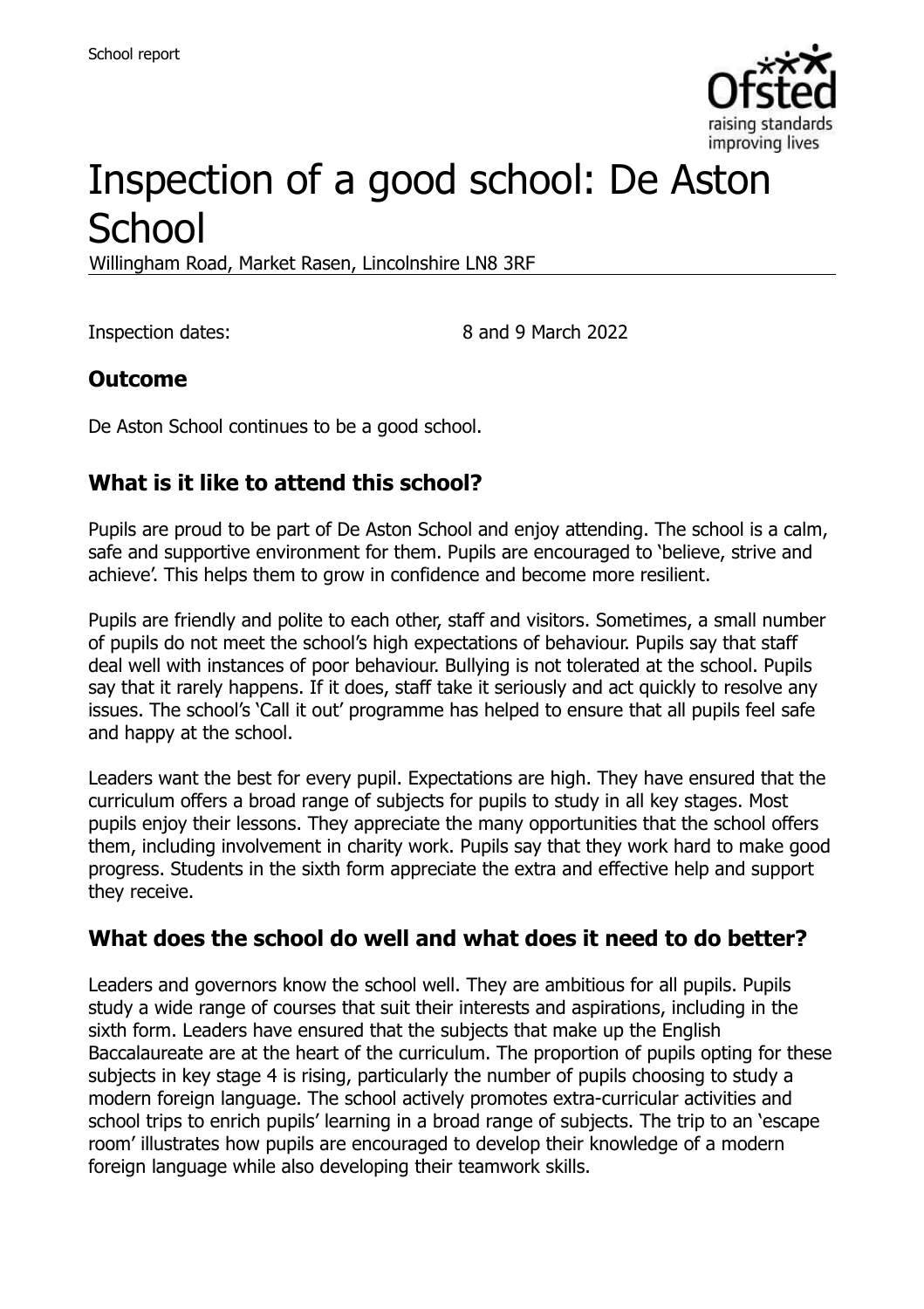

Subject leaders are enhancing their plans about what is taught and when. In most subjects, leaders have carefully planned learning that builds on what pupils have learned previously and what comes next. However, some subjects are at a more advanced stage of planning than others. The curriculum is particularly well planned in English, history and art. It is improving in mathematics. In art, inspectors saw the learning journey that pupils undertake from developing their sculpting skills in Year 7 to making a final product by the end of Year 9.

Teachers have good subject knowledge. In most subjects, they use this to ask effective question of pupils about their learning. Most pupils develop their knowledge and skills well over time in most subjects. Leaders are ensuring that training is in place so that the delivery of the curriculum in all subjects is equally ambitious.

Pupils understand how planned assessments help them to know and remember more of what is taught. Teachers use a range of methods to check the depth of pupils' learning. Most pupils receive work that is demanding. However, some pupils are capable of being challenged further to achieve their very best.

Students in the sixth form are challenged to achieve their full potential. The work that these students produce reflects how their knowledge and skills build over time. Students say that they are well supported with their studies. They feel confident about their next steps in education, employment or training. One student summed up the views of many in saying that, 'Teachers believe in you, so you work hard to achieve your potential.' The number of students moving on to university is increasing.

Pupils with special educational needs and/or disabilities (SEND) follow the same curriculum as other pupils. Some achieve well. However, the support for pupils with SEND is inconsistent. Some staff do not adapt or modify the curriculum well enough so that these pupils can achieve as well as their peers. Leaders are developing new systems to check that pupils with SEND consistently receive the effective support they need.

Most pupils behave well in lessons. Instances of low-level disruption are challenged swiftly and appropriately by staff. Pupils say that behaviour is generally good across the school. Sometimes, behaviour is less good when pupils are not with their regular teacher. Pupils and students in the sixth form say that sometimes behaviour is less good in the younger year groups. Leaders recognise this. They, together with staff, are working to improve standards of behaviour in key stage 3.

Leaders are considerate and supportive of the workload and well-being of staff. Senior leaders have high expectations of staff and are mindful of staff's workload. Staff say that they feel valued and appreciated. Morale is high. One member of staff summed up the views of many, by saying that the school is 'one big family'.

## **Safeguarding**

The arrangements for safeguarding are effective.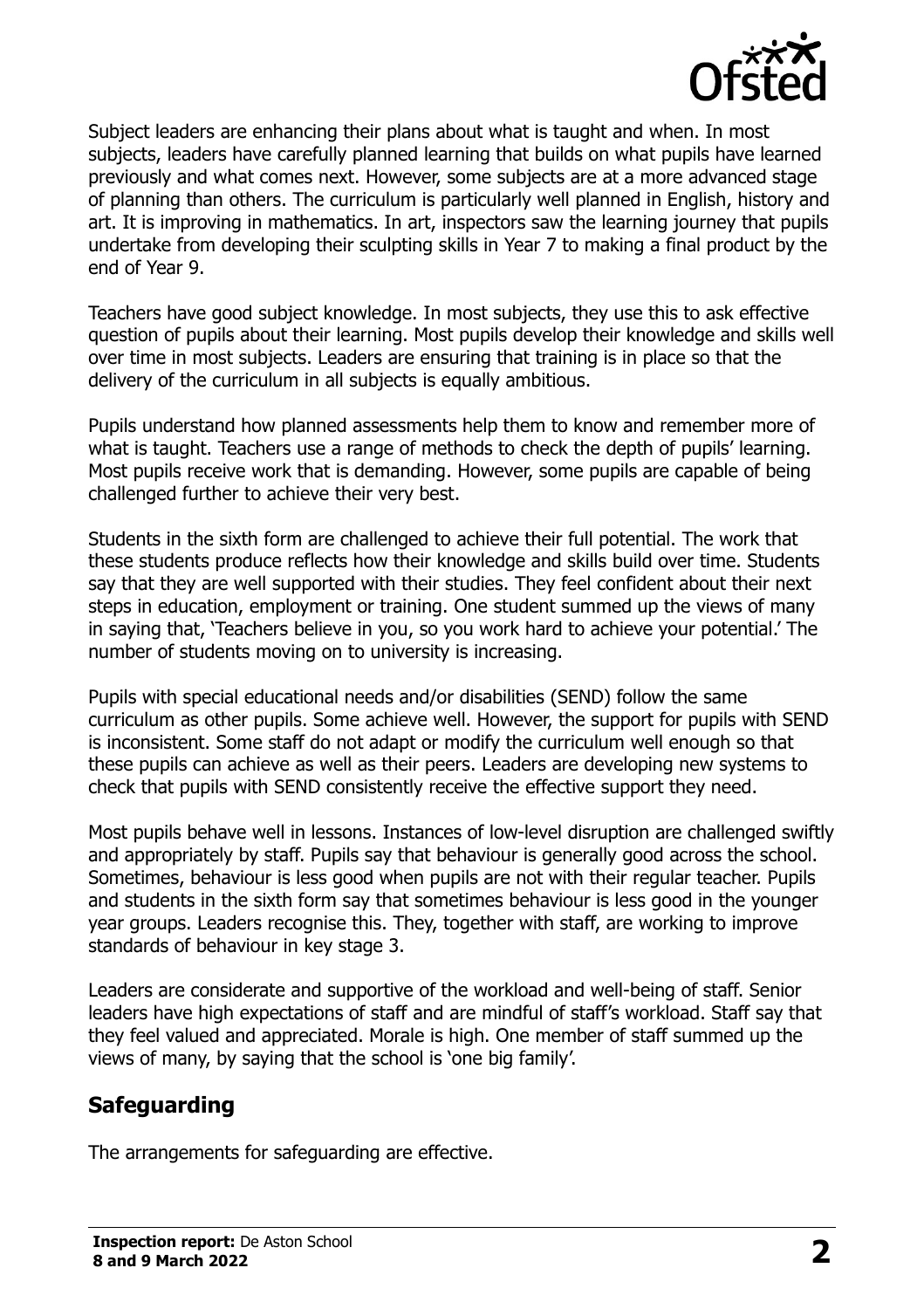

There is a strong culture of vigilance at the school. All staff are reminded regularly that, 'it could happen here'. Staff receive safeguarding training and take their responsibilities seriously. They follow the school's reporting systems well. Leaders keep accurate records of safeguarding concerns. They use these to identify local safeguarding priorities and train staff appropriately about them. Leaders are diligent in working with external support agencies. Leaders ensure that they educate all pupils and staff about the local risks to their school community through relevant training sessions. They are tenacious in ensuring that pupils at risk of harm receive the extra help that they need. Leaders have effective procedures in place to manage any concerns about the conduct of adults.

## **What does the school need to do to improve?**

## **(Information for the school and appropriate authority)**

- The intent and implementation of the curriculum are not fully effective in a small number of subjects. Sometimes, pupils are not always set the demanding work of which they are capable. When this happens, pupils do not achieve as well as they might. All leaders should ensure that their plans for, and the delivery of, the curriculum are equally ambitious in all subjects, so that all pupils know and remember more of what is taught.
- Leaders are ambitious for pupils with SEND. However, the support these pupils receive is inconsistent. There is variability in how well teachers support some of these pupils to access the curriculum. This can result in some pupils with SEND being left with gaps in their knowledge. Leaders must ensure that all teachers have the knowledge and skills they need to help these pupils to achieve well.
- Leaders' new policy for managing the behaviour of pupils is making a positive difference. However, there are small pockets of low-level disruption and antisocial behaviour, particularly in key stage 3. Leaders need to ensure that staff are consistent in their application of the school's behaviour management policy. Leaders also need to ensure that all pupils know to respect and follow the school's expectations for their conduct.

## **Background**

When we have judged a school to be good, we will then normally go into the school about once every four years to confirm that the school remains good. This is called a section 8 inspection of a good or outstanding school, because it is carried out under section 8 of the Education Act 2005. We do not give graded judgements on a section 8 inspection. However, if we find evidence that a school would now receive a higher or lower grade, then the next inspection will be a section 5 inspection. Usually this is within one to two years of the date of the section 8 inspection. If we have serious concerns about safeguarding, behaviour or the quality of education, we will deem the section 8 inspection a section 5 inspection immediately.

This is the second section 8 inspection since we judged the school to be good in February 2013.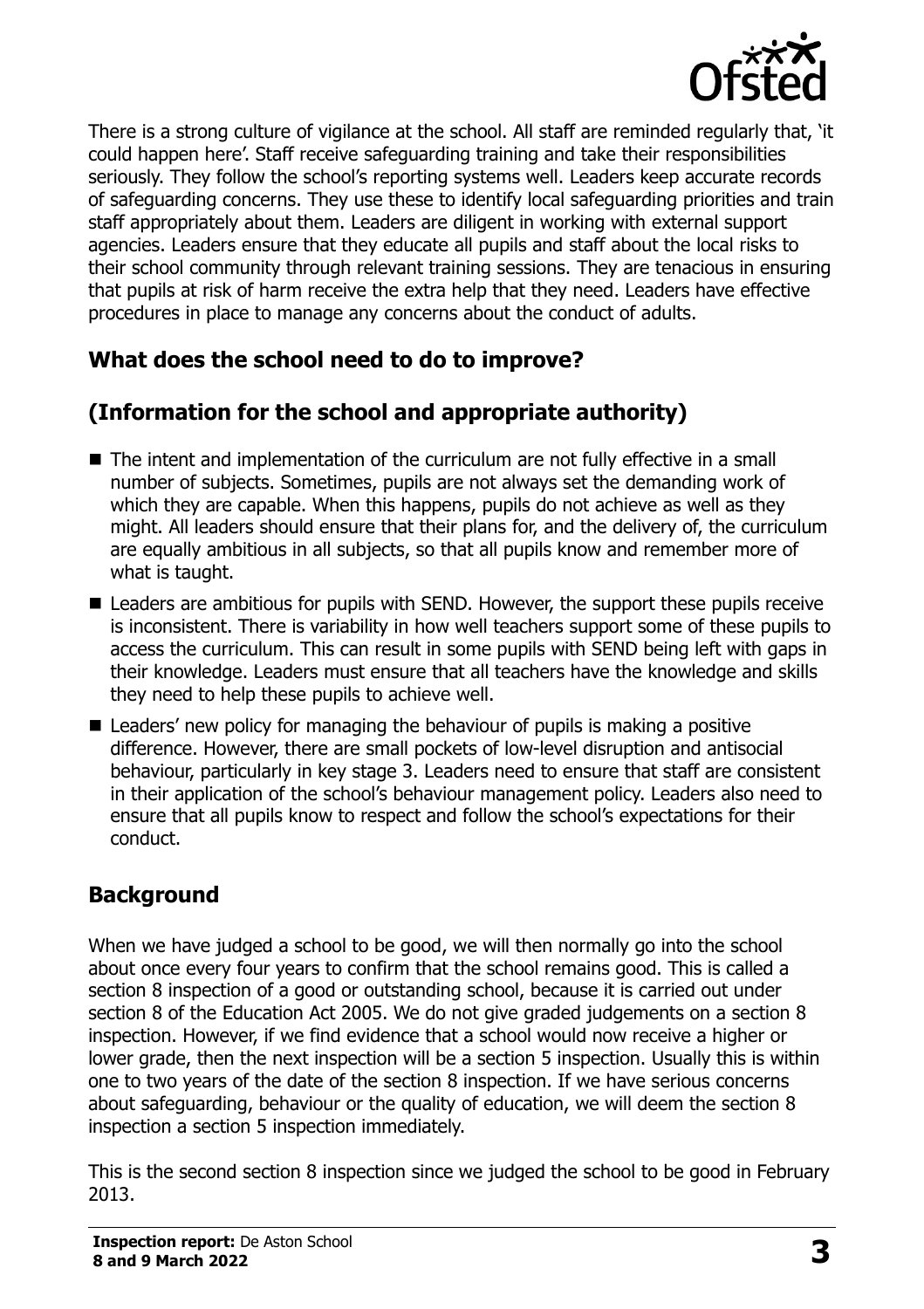

#### **How can I feed back my views?**

You can use [Ofsted Parent View](https://parentview.ofsted.gov.uk/) to give Ofsted your opinion on your child's school, or to find out what other parents and carers think. We use information from Ofsted Parent View when deciding which schools to inspect, when to inspect them and as part of their inspection.

The Department for Education has further [guidance](http://www.gov.uk/complain-about-school) on how to complain about a school.

If you are the school and you are not happy with the inspection or the report, you can [complain to Ofsted.](https://www.gov.uk/complain-ofsted-report)

#### **Further information**

You can search for [published performance information](http://www.compare-school-performance.service.gov.uk/) about the school.

In the report, '[disadvantaged pupils](http://www.gov.uk/guidance/pupil-premium-information-for-schools-and-alternative-provision-settings)' refers to those pupils who attract government pupil premium funding: pupils claiming free school meals at any point in the last six years and pupils in care or who left care through adoption or another formal route.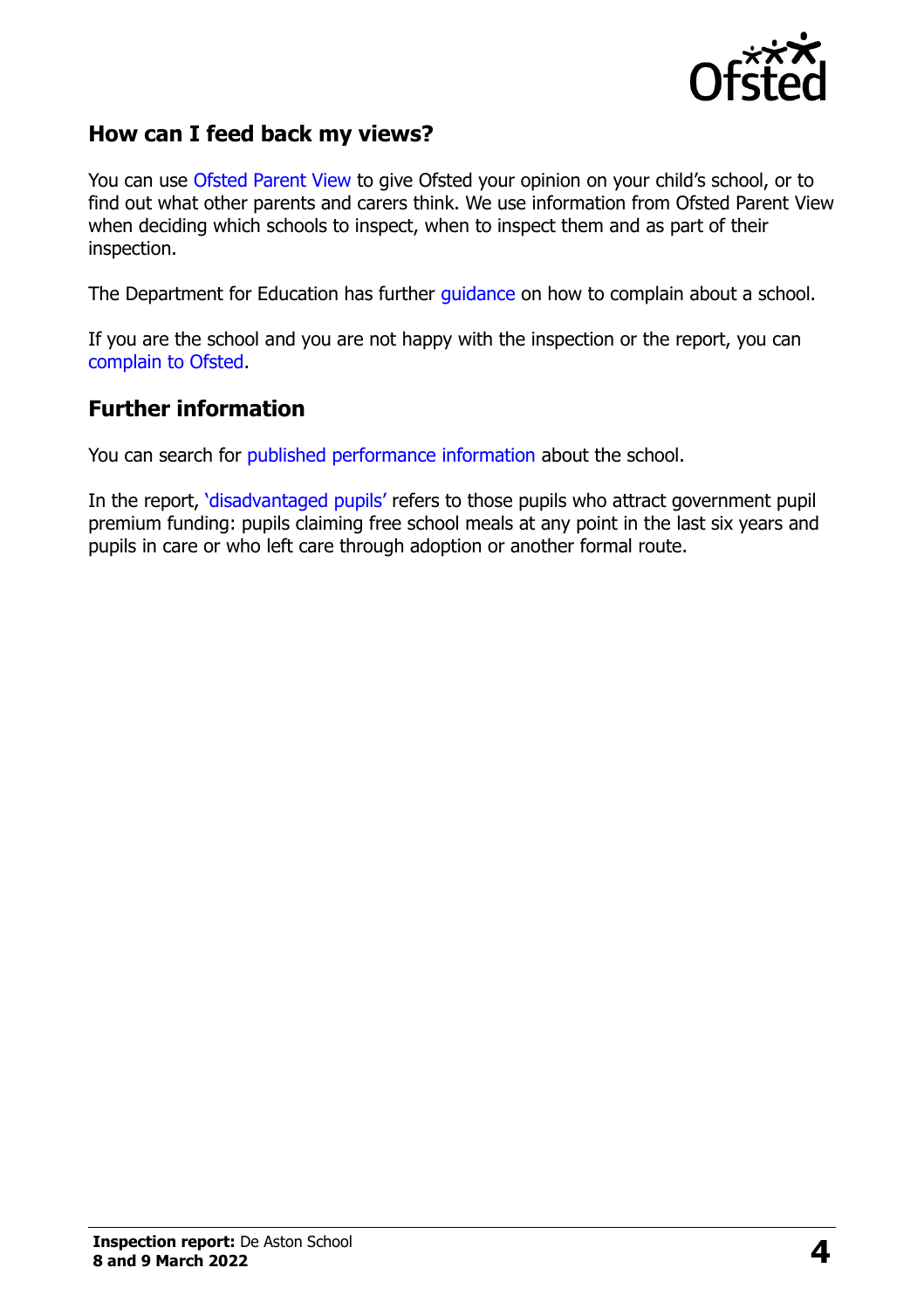

### **School details**

| Unique reference number                            | 136491                                                               |
|----------------------------------------------------|----------------------------------------------------------------------|
| <b>Local authority</b>                             | Lincolnshire                                                         |
| <b>Inspection number</b>                           | 10211648                                                             |
| <b>Type of school</b>                              | Secondary comprehensive                                              |
| <b>School category</b>                             | Academy converter                                                    |
| <b>Age range of pupils</b>                         | 11 to 18                                                             |
| <b>Gender of pupils</b>                            | Mixed                                                                |
| <b>Gender of pupils in sixth-form</b><br>provision | Mixed                                                                |
| Number of pupils on the school roll                | 1,002                                                                |
| Of which, number on roll in the sixth<br>form      | 140                                                                  |
| <b>Appropriate authority</b>                       | Board of trustees                                                    |
| <b>Chair of governing body</b>                     | <b>Tony Neal</b>                                                     |
| <b>Headteacher</b>                                 | Simon Porter                                                         |
| Website                                            | www.de-aston.lincs.sch.uk                                            |
| Date of previous inspection                        | 17 January 2017, under section 8 of the<br><b>Education Act 2005</b> |

## **Information about this school**

- De Aston School is a comprehensive school that serves a large community within and beyond Market Rasen.
- The school uses one registered provider of alternative provision, The Pilgrim School in Lincoln.

#### **Information about this inspection**

This was the first routine inspection the school had received since the COVID-19 pandemic began. Inspectors discussed the impact of the pandemic with leaders, and have taken that into account in their evaluation.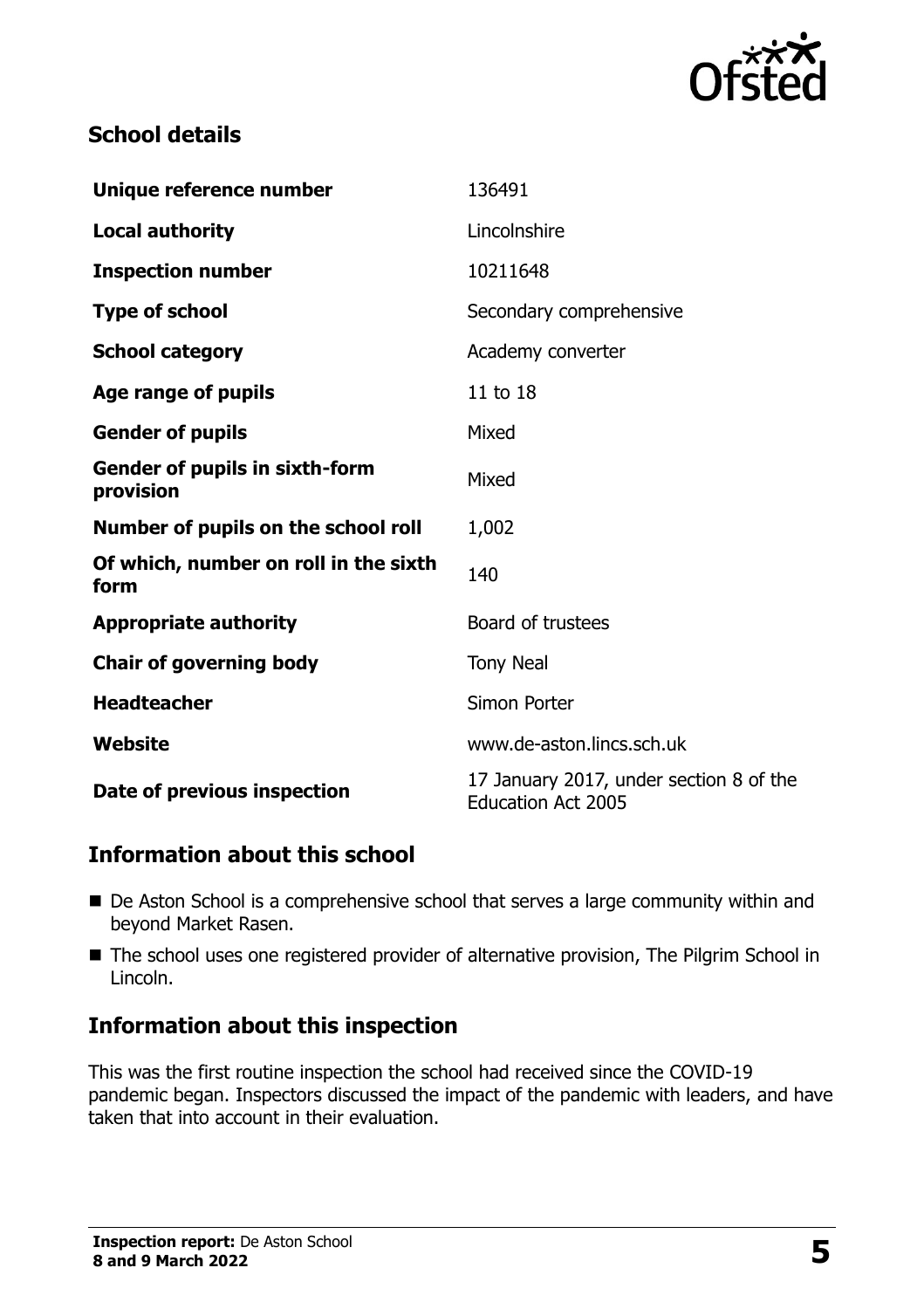

- Inspectors met with the headteacher and other members of the senior leadership team. Meetings were also held with subject leaders and the coordinator for pupils with SEND.
- Inspectors carried out deep dives in these subjects: English, history, mathematics and modern foreign languages. For each deep dive, inspectors met with subject leaders, looked at curriculum plans, visited a sample of lessons, spoke with teachers, spoke to some pupils about their learning and looked at a sample of pupils' work.
- An inspector contacted the alternative provision by telephone.
- An inspector met with the school's leaders for literacy and reading. The inspector observed a small number of pupils reading extracts from books in different year groups.
- The lead inspector met with representatives of the local governing body.
- Inspectors spoke with pupils and staff, formally and informally, around the school site.
- Inspectors reviewed a range of school documentation, including policies and recordkeeping for behaviour management and the school's improvement plan.
- Inspectors considered the responses to Ofsted's online survey, Parent View, and the responses to Ofsted's surveys for staff and pupils.
- To evaluate the effectiveness of safeguarding, inspectors reviewed the school's relevant policies, scrutinised the single central record, checked the school's procedures for the safe recruitment of staff and met with the designated safeguarding lead.

#### **Inspection team**

Sally Wicken, lead inspector **Conservation** Ofsted Inspector

Tanya Wiles **Tanya Wiles Tanya Wiles Contract Contract Contract Contract Contract Contract Contract Contract Contract Contract Contract Contract Contract Contract Contract Contract Contract Contract Contract Contract C**